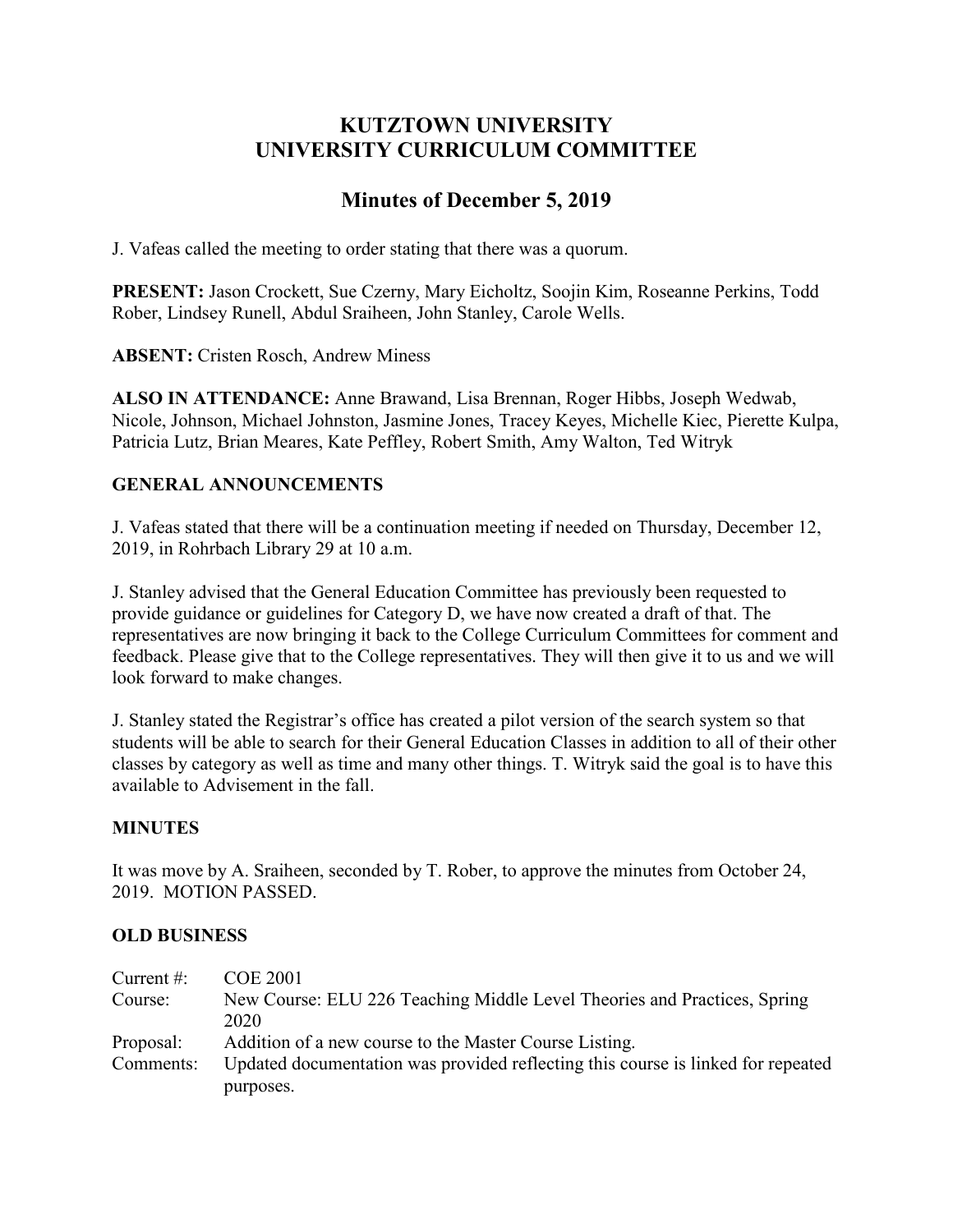It was moved by A. Sraiheen, and seconded by T. Rober to consider and approve this proposal. MOTION PASSED.

| Current $\#$ : | COE 2024                                                               |
|----------------|------------------------------------------------------------------------|
| Program:       | New Program: Special Education Grades PreK-12 Certification            |
| Proposal:      | New Certification.                                                     |
| Comments:      | A. Brawand was present to speak to this proposal. A new checksheet and |
|                | assessment memo were provided.                                         |

It was moved by M. Eicholtz, and seconded by T. Rober to consider and approve this proposal. MOTION PASSED.

#### **NEW BUSINESS**

#### **UCC Business**

| Current:  | <b>UCC 2001</b>                                                                      |  |  |
|-----------|--------------------------------------------------------------------------------------|--|--|
| Policy:   | <b>Curriculum Proposal Cover Sheet</b>                                               |  |  |
| Proposal: | <b>Updated Curriculum Proposal Cover Sheet</b>                                       |  |  |
| Comments: | J. Vafeas present to speak to this. J. Vafeas stated that there was an addition made |  |  |
|           | to item #11, an 8-semester planner. C. Wells asked that a friendly amendment be      |  |  |
|           | added in order to make additional edits to the proposal cover sheet. C. Wells        |  |  |
|           | noted that in sections O and P there are some dashes that need to be removed and     |  |  |
|           | other areas we need to be consistent.                                                |  |  |

It was moved by M. Eicholtz, and seconded by T. Rober, to consider and approve this proposal. MOTION PASSED.

### **College of Liberal Arts and Sciences**

The following proposals were moved by A. Sraiheen, and seconded by T. Rober, to consider and approve as a block. MOTION PASSED

| LAS 20164 | Course:<br>Proposal:<br>Comments: | Course Revision: PHI 210 WICT Medical Ethics, Fall 2020<br>Change in description, syllabus, and prerequisites.<br>No one present to speak to this proposal. J. Vafeas made a<br>comment about the order in which we consider these proposals.<br>There is no preference to any College as to who goes first or next.<br>It is a rotation. |
|-----------|-----------------------------------|-------------------------------------------------------------------------------------------------------------------------------------------------------------------------------------------------------------------------------------------------------------------------------------------------------------------------------------------|
| LAS 20172 | Course:                           | Course Revision: PHI 355 CTWI Existentialism and<br>Phenomenology, Fall 2020                                                                                                                                                                                                                                                              |
|           | Proposal:                         | Change in description, syllabus, and prerequisites.                                                                                                                                                                                                                                                                                       |
|           | Comments:                         | No one present to speak to this proposal. J. Vafeas made a<br>comment about the order in which we consider these proposals.                                                                                                                                                                                                               |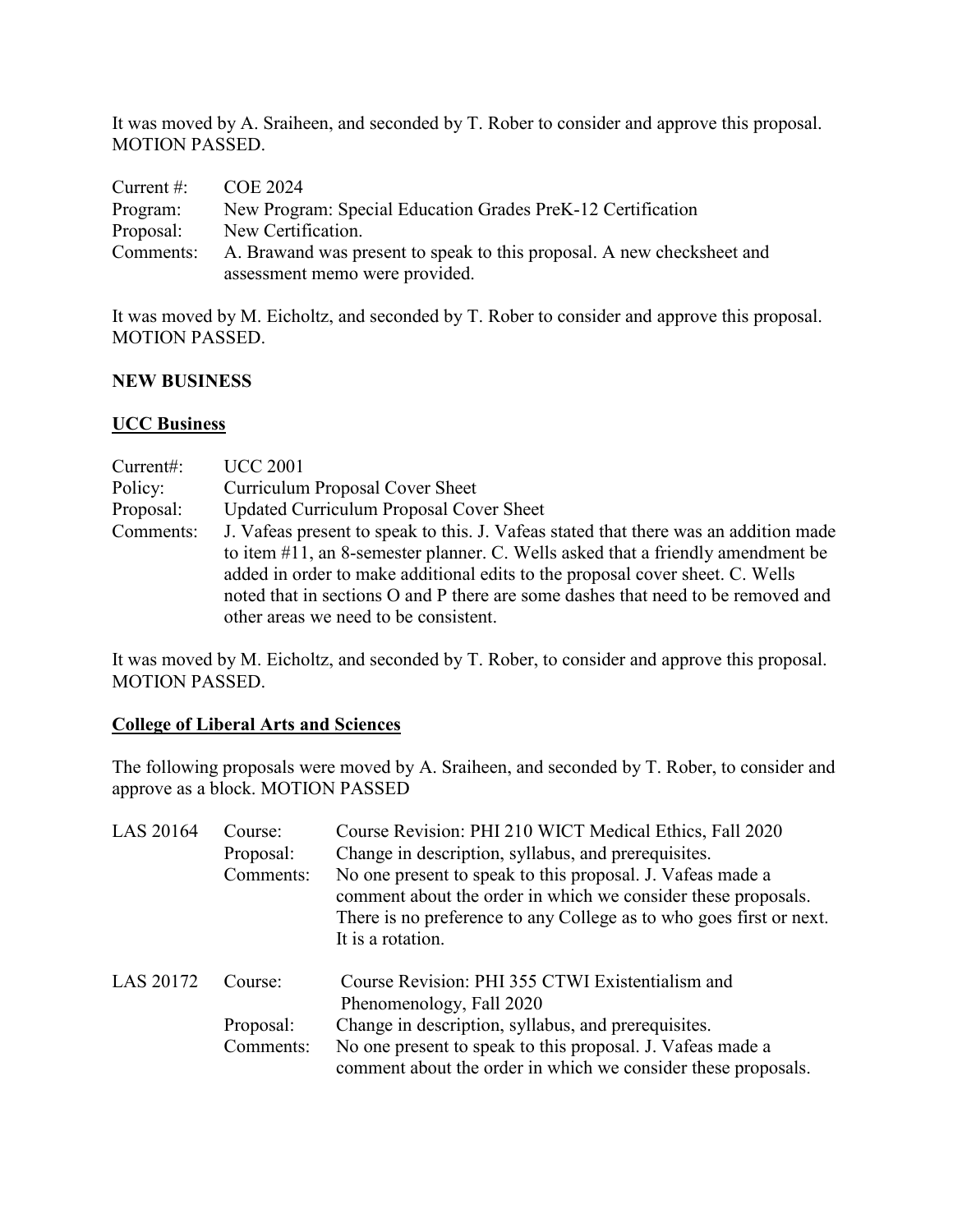|                   |                                   | There is no preference to any College as to who goes first or next.<br>It is a rotation.                                                                                                                                                                                                                                                                  |
|-------------------|-----------------------------------|-----------------------------------------------------------------------------------------------------------------------------------------------------------------------------------------------------------------------------------------------------------------------------------------------------------------------------------------------------------|
| LAS 20173         | Course:<br>Proposal:<br>Comments: | Course Revision: PHI 249 CDWU Interpretation of the Quran, Fall<br>2020<br>Change in description, syllabus, and prerequisites.<br>No one present to speak to this proposal. J. Vafeas made a<br>comment about the order in which we consider these proposals.<br>There is no preference to any College as to who goes first or next.<br>It is a rotation. |
| LAS 20174         | Course:<br>Proposal:<br>Comments: | Course Revision: PHI 280 CTWI American Philosophy, Fall 2020<br>Change in description, syllabus, and prerequisites.<br>No one present to speak to this proposal. J. Vafeas made a<br>comment about the order in which we consider these proposals.<br>There is no preference to any College as to who goes first or next.<br>It is a rotation.            |
| LAS 20175         | Course:<br>Proposal:<br>Comments: | Course Revision: PHI 330 CTWI Philosophy of Science, Fall 2020<br>Change in description, syllabus, and prerequisites.<br>No one present to speak to this proposal. J. Vafeas made a<br>comment about the order in which we consider these proposals.<br>There is no preference to any College as to who goes first or next.<br>It is a rotation.          |
| LAS 20176         | Course:<br>Proposal:<br>Comments: | Course Revision: PHI 251 CTWI Philosophy of Mind, Fall 2020<br>Change in description, syllabus, and prerequisites.<br>No one present to speak to this proposal. J. Vafeas made a<br>comment about the order in which we consider these proposals.<br>There is no preference to any College as to who goes first or next.<br>It is a rotation.             |
| LAS 20177 Course: | Proposal:<br>Comments:            | Course Revision: PHI 310 CWI Theory of Knowledge, Fall 2020<br>Change in description, syllabus, and prerequisites.<br>No one present to speak to this proposal. J. Vafeas made a<br>comment about the order in which we consider these proposals.<br>There is no preference to any College as to who goes first or next.<br>It is a rotation.             |
| <b>LAS 20178</b>  | Course:<br>Proposal:<br>Comments: | Course Revision: PHI 345 WICT Metaphysics, Fall 202<br>Change in description, syllabus, and prerequisites.<br>No one present to speak to this proposal. J. Vafeas made a<br>comment about the order in which we consider these proposals.<br>There is no preference to any College as to who goes first or next.<br>It is a rotation.                     |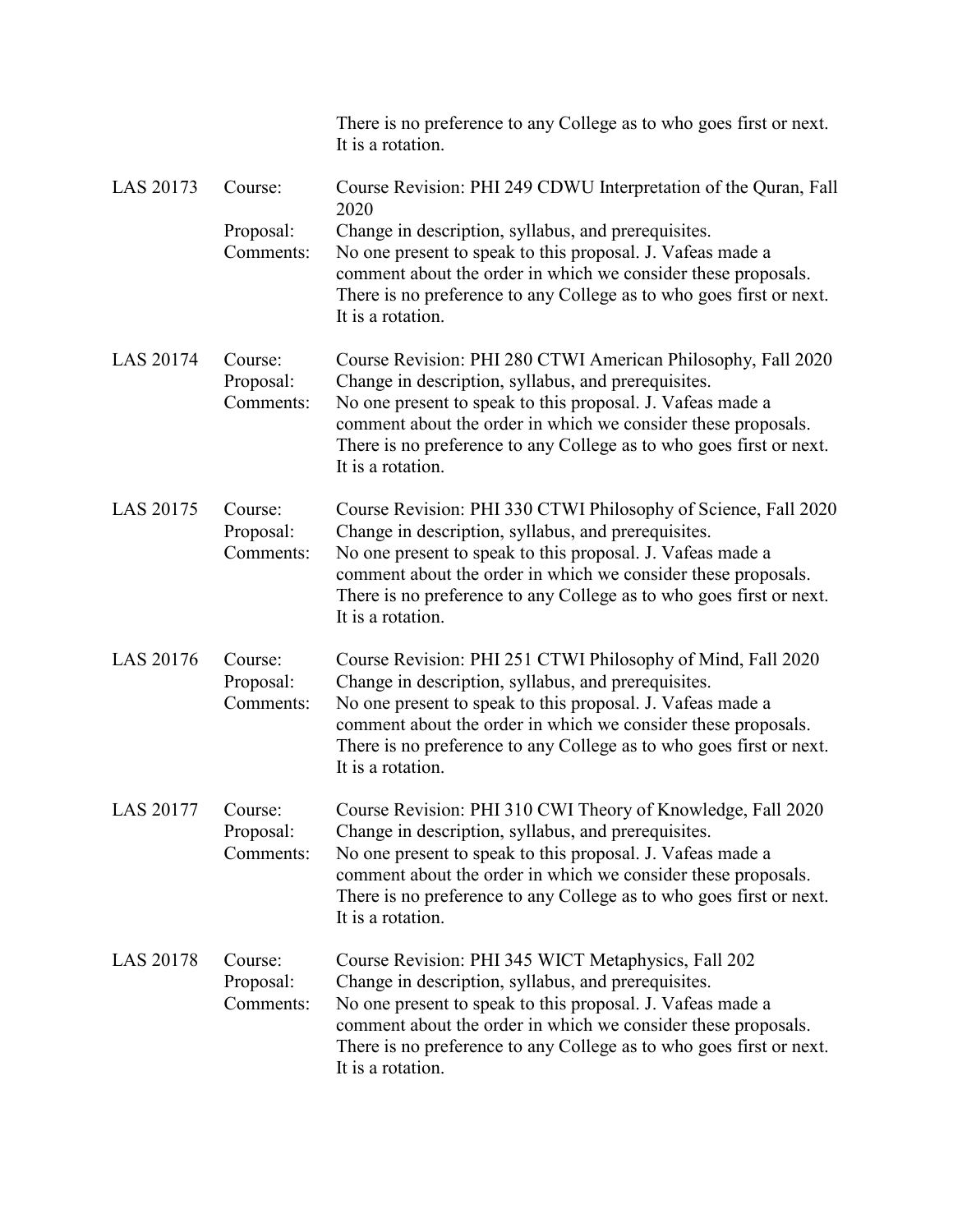| LAS 20179     | Course:<br>Proposal:<br>Comments: | Course Revision: PHI 260 CTWI Philosophy of Art, Fall 2020<br>Change in description, syllabus, and prerequisites.<br>No one present to speak to this proposal. J. Vafeas made a<br>comment about the order in which we consider these proposals.<br>There is no preference to any College as to who goes first or next.<br>It is a rotation. |
|---------------|-----------------------------------|----------------------------------------------------------------------------------------------------------------------------------------------------------------------------------------------------------------------------------------------------------------------------------------------------------------------------------------------|
| LAS 20183     | Course:                           | Course Revision: PHI 170 WICT Philosophy of Religion, Fall<br>2020                                                                                                                                                                                                                                                                           |
|               | Proposal:                         | Change in description, syllabus, and prerequisites.                                                                                                                                                                                                                                                                                          |
|               | Comments:                         | No one present to speak to this proposal. J. Vafeas made a<br>comment about the order in which we consider these proposals.<br>There is no preference to any College as to who goes first or next.<br>It is a rotation.                                                                                                                      |
| Current $#$ : | <b>LAS 20202</b>                  |                                                                                                                                                                                                                                                                                                                                              |
| Course:       |                                   | Course Revision: PHI 60 Introduction to Religious Studies, Fall 2020                                                                                                                                                                                                                                                                         |

| Proposal: | Change in description and syllabus. |  |  |                                                                                            |  |
|-----------|-------------------------------------|--|--|--------------------------------------------------------------------------------------------|--|
|           |                                     |  |  | It was moved by A. Specifican and seconded by T. Delgar to consider and engrove this nuove |  |

It was moved by A. Sraiheen, and seconded by T. Rober, to consider and approve this proposal. MOTION PASSED.

The following proposals were moved by T. Rober, and seconded by A. Sraiheen, to consider and approve as a block. MOTION PASSED

| LAS 20213 | Course:                                                                              | Course Revision: WRI 325 Travel Writing, Fall 2020              |  |  |
|-----------|--------------------------------------------------------------------------------------|-----------------------------------------------------------------|--|--|
|           | Proposal:                                                                            | Change in description, syllabus, and prerequisites.             |  |  |
|           | Comments:                                                                            | J. Vafeas noted that General Education proposals will not be    |  |  |
|           |                                                                                      | accepted at UCC without going through the General Education     |  |  |
|           |                                                                                      | Committee. They are two separate proposals. A General           |  |  |
|           |                                                                                      | Educational proposal must go to the General Education Committee |  |  |
|           |                                                                                      | for approval prior to coming to UCC for approval.               |  |  |
| LAS 20214 | Course:                                                                              | Course Revision: WRI 214 Magazine Writing, Fall 2020            |  |  |
|           | Proposal:                                                                            | Change in description, syllabus, and prerequisites.             |  |  |
|           | Comments:                                                                            | J. Vafeas noted that General Education proposals will not be    |  |  |
|           |                                                                                      | accepted at UCC without going through the General Education     |  |  |
|           |                                                                                      | Committee. They are two separate proposals. A General           |  |  |
|           |                                                                                      | Educational proposal must go to the General Education Committee |  |  |
|           |                                                                                      | for approval prior to coming to UCC for approval.               |  |  |
| Current#: | LAS 20217                                                                            |                                                                 |  |  |
|           |                                                                                      |                                                                 |  |  |
| Course:   | Course Revision: WRI 410 Arts and Entertainment Writing, Fall 2020                   |                                                                 |  |  |
| Proposal: | Change in number, description, syllabus, and prerequisites.                          |                                                                 |  |  |
| Comments: | No one present to speak to this proposal. J. Vafeas questioned is this course linked |                                                                 |  |  |
|           | to WRI 410? The number they wish to use WRI 310, is not available, the course        |                                                                 |  |  |
|           | number would be WRI 315. T. Witryk stated the other question he would raise          |                                                                 |  |  |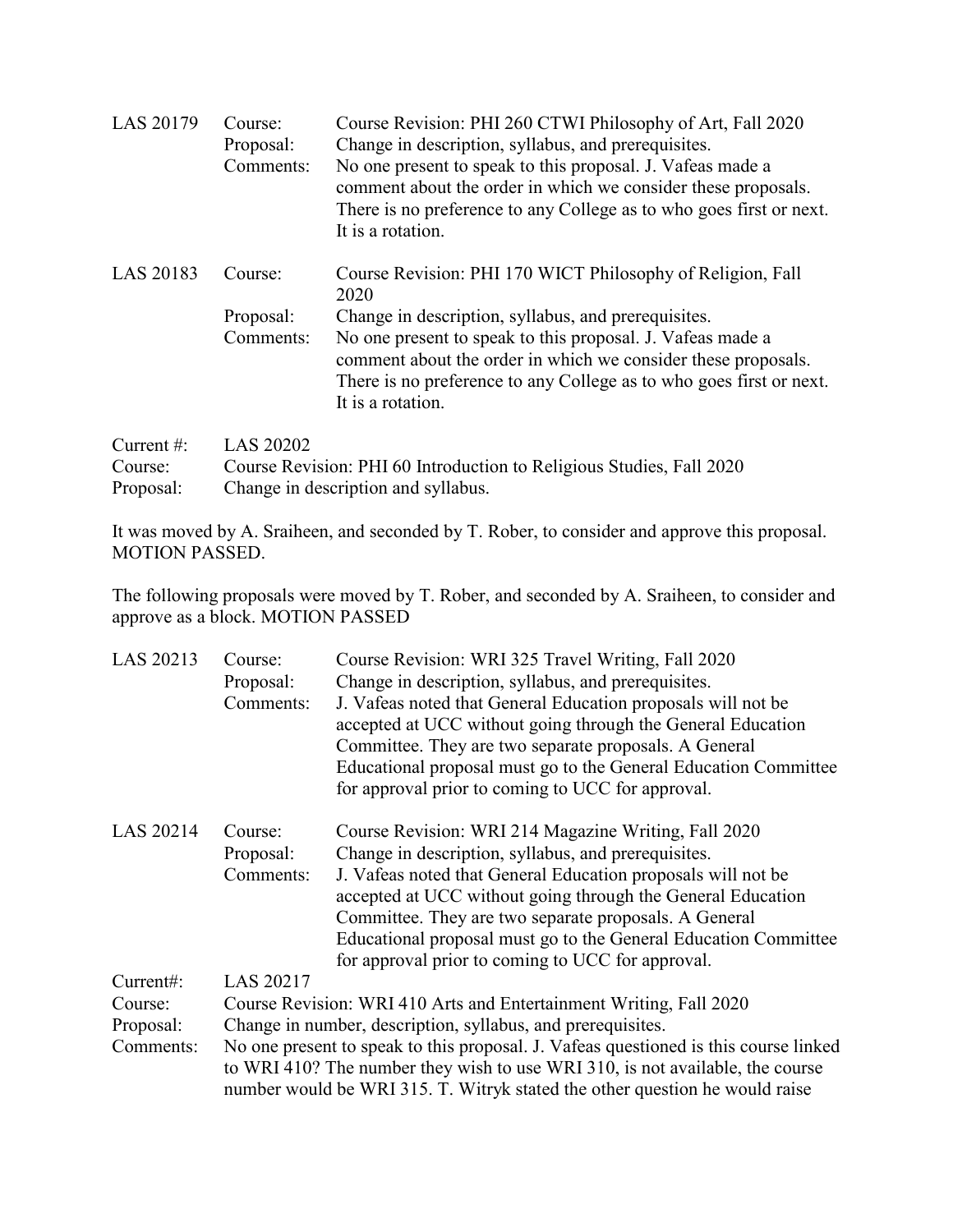since 400 courses can be undergraduate or graduate level courses, does the number actually have to be changed?

It was moved by T. Rober, and seconded by A. Sraiheen to consider and approve this proposal. MOTION PASSED.

It was moved by C. Wells, and seconded by R. Perkins to table this proposal. MOTION PASSED.

### **College of Visual and Performing Arts**

| <b>VPA 2043</b>                                                                    |
|------------------------------------------------------------------------------------|
| New Course: ARH XXX Paragone Rivalry in the Arts, Fall 2020                        |
| Addition of a new course to the Master Course Listing.                             |
| P. Kulpa present to speak to this proposal. J. Vafeas noted that the prerequisites |
| show 3 c.s. and it should be 3 s.h. J. Vafeas asked that they state what the       |
| prerequisites should be. Per P. Kulpa, they are ARH 24, or ARH 124, or ARH 25,     |
| or ARH 125, or ARH 26, or ARH 126, or permission of instructor. Per B. Meares      |
| the course number will be ARH 336. J. Vafeas mentioned the department must         |
| submit an updated proposal to sharepoint with the corrections.                     |
|                                                                                    |

It was moved by A. Sraiheen, and seconded by T. Rober, to consider and approve this proposal. MOTION PASSED.

| Current $#$ : | <b>VPA 2044</b>                                                                 |
|---------------|---------------------------------------------------------------------------------|
| Course:       | New Course: ARH XXX Ancient Egypt Art, Exploration, and Afterlife, Fall 2020    |
| Proposal:     | Addition of a new course to the Master Course Listing.                          |
| Comments:     | P. Kulpa present to speak to this proposal. She mentioned this course will have |
|               | the same issues as VPA 2043 and she will upload a corrected proposal to         |
|               | sharepoint. Per B. Meares the course number will be ARH 337.                    |

It was moved by A. Sraiheen, and seconded by T. Rober, to consider and approve this proposal. MOTION PASSED.

| <b>VPA 2065</b>                                                                    |
|------------------------------------------------------------------------------------|
| Omnibus Course Archive: Summer I 2020                                              |
| Omnibus change in course statuses to archive.                                      |
| M. Kiec present to speak to this proposal. She asked that there be a friendly      |
| amendment due to the fact that some of these courses may already be archived or    |
| are linked to a current course. B. Meares will work carefully with the Registrar's |
| office on the list of courses. The archived courses are as follows: ARC 220, ARC   |
| 317, ARC 515, ART 120, ART 547, ARU 506, ARU 516, ARU 545, ARU 110                 |
| CT, CDE 344, CDE 345, CDE 360, CDE 368, CFT 307, CRT 351, CFT 352, CFT             |
| 353, CFT 354, CFT 355, CFT 377, CFT 378, CFT 379, CFT 380, ELU 366, CFT            |
| 577, COM 52, COM 121, COM 226, COM 325, COM 332, COM 341, COM 371,                 |
| CTM 107, CTM 170, CTM 226, CTM 227, CTM 330, CTM 400, CTM 450,                     |
|                                                                                    |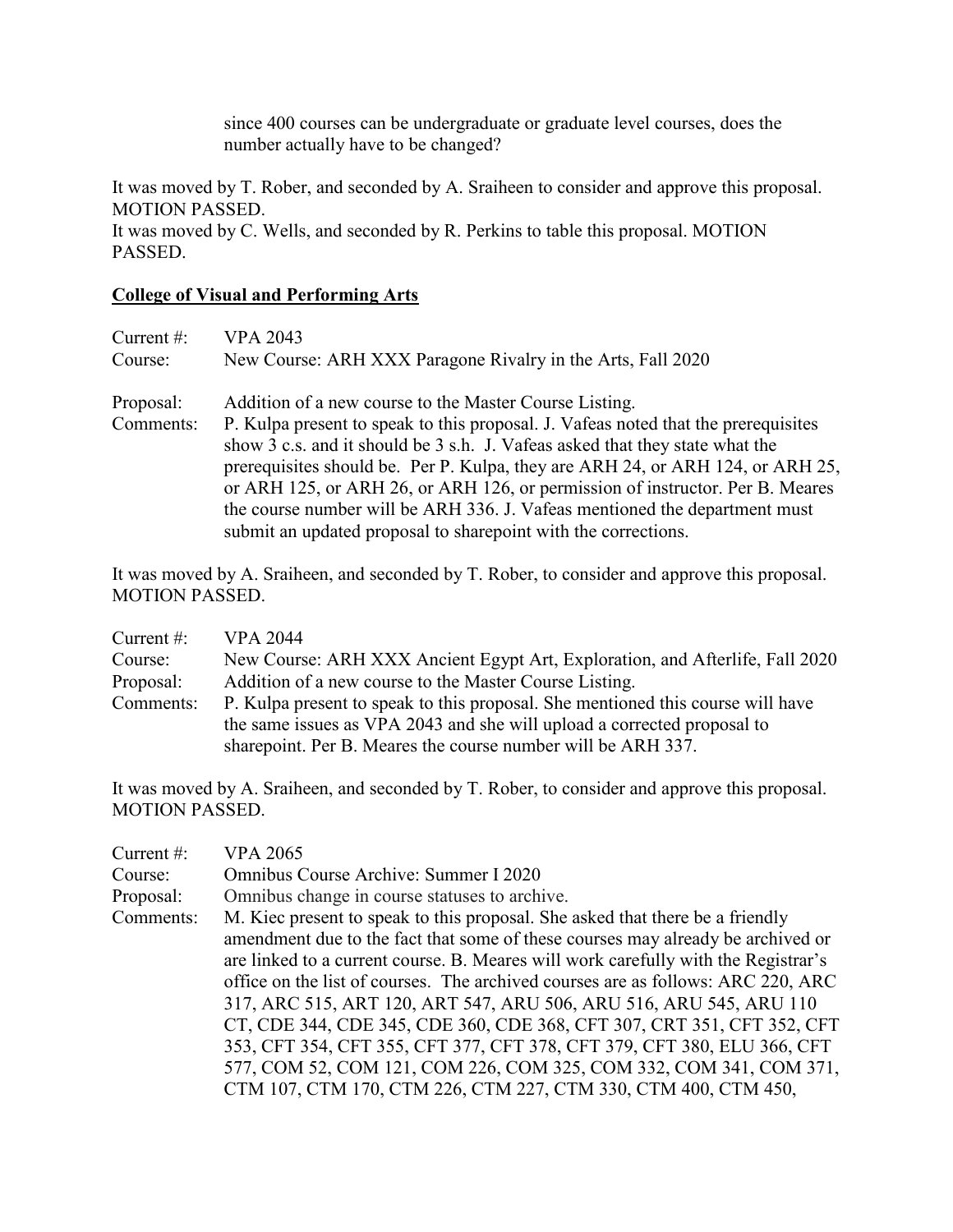CTM 360, CTM 520, CTM 540, CTM 560, CTM 590, CTM 595, CTM 596, CTM 597, CTM 502, CTM 503, CTM 504, CTM 505, CTM 510, CTM 511, CTM 513, CTM 515, CTM 522, CTM 525, CTM 530, CTM 533, CTM 570, CTM 580, FAR 276, FAS 330, FAS 331, FAS 332, FAS 333, FAS 334, FAS 335, HUM 390, MUS 100, MUS 207, MUS 220, MUS 327, MUS 330, MUU 421, PAG 311, SPE 121, SPE 325, SPE 379, SPE 390, THE 195, THE 205, THE 206, THE 311, THE 321, THE 322, THE 324, THE 330, THE 333, THE 341, THE 380, TVR 107, TVR 170, TVR 227, TVR 330, TVR 368, TVR 379, TVR 390, TVR 395, TVR 400, TVR 450.

It was moved by A. Sraiheen, and seconded by T. Rober, to consider and approve this proposal. MOTION PASSED.

| Current $#$ : | <b>VPA 2067</b>                                                                                                                                                                                                                                                                                                                                                                                                                                                                                                      |
|---------------|----------------------------------------------------------------------------------------------------------------------------------------------------------------------------------------------------------------------------------------------------------------------------------------------------------------------------------------------------------------------------------------------------------------------------------------------------------------------------------------------------------------------|
| Course:       | New Course: FAR 110 Studio Practices, Fall 2020                                                                                                                                                                                                                                                                                                                                                                                                                                                                      |
| Proposal:     | Addition of a new course to the Master Course Listing.                                                                                                                                                                                                                                                                                                                                                                                                                                                               |
| Comments:     | J. Vafeas mentioned somewhere in the course description it mentioned Second<br>Year students. A. Walton stated then it would need a prerequisite. Per D. Haxall<br>the prerequisites should read FAR 15, FAR 16, ART 31, ART 32, and CDE 10, or<br>permission of the instructor. This is a sophomore course. Per J. Vafeas we will<br>discuss this further at the next meeting. D. Haxall questioned why. J. Vafeas<br>stated when there are prerequisites on courses that may have consequences on<br>other things. |

It was moved by M. Eicholtz, and seconded by T. Rober, to consider and approve this proposal. MOTION PASSED.

It was moved by C. Wells, and seconded by T. Rober, to table this proposal. MOTION PASSED.

| Current $#$ : | <b>VPA 2068</b>                                                                     |
|---------------|-------------------------------------------------------------------------------------|
| Course:       | New Course: FAR 210 Professional Practices, Fall 2020                               |
| Proposal:     | Addition of a new course to the Master Course Listing.                              |
| Comments:     | M. Kiec present to speak to this proposal. Per D. Haxall this should have a similar |
|               | prerequisite. FAR 110, FAR 210, and FAR 310 are a sequence of courses for           |
|               | sophomore, junior, and senior art majors. This prerequisite would simply be the     |
|               | first course in the sequence or permission of instructor. These are state required  |
|               | courses.                                                                            |

It was moved by A. Sraiheen, and seconded by T. Rober, to consider and approve this proposal. MOTION PASSED.

| Current $#$ : | VPA 2069                                                                              |
|---------------|---------------------------------------------------------------------------------------|
| Course:       | New Course: FAR 310 Senior Thesis, Fall 2020                                          |
| Proposal:     | Addition of a new course to the Master Course Listing.                                |
| Comments:     | M. Kiec present to speak to this proposal. J. Vafeas asked if this course is a thesis |
|               | by CBA standards? Per M. Kiec it may be better titled as Senior Capstone or           |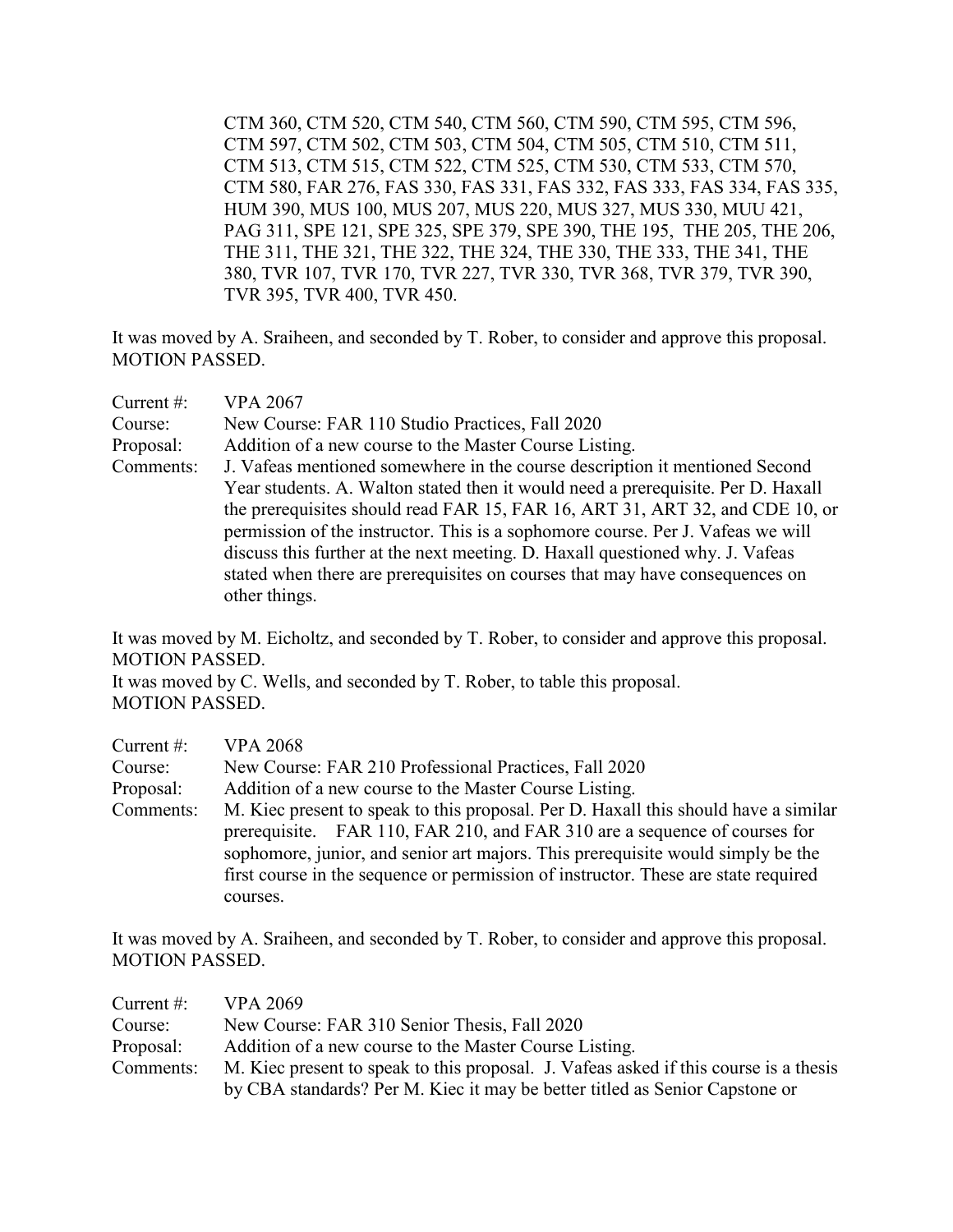Senior Project, as Senior Thesis has implications for which this course does not meet. J. Vafeas asked for a proposed name to put in our records. D. Haxall stated the course should be titled as Senior Seminar.

It was moved by T. Rober, and seconded by A. Sraiheen, to consider and approve this proposal. MOTION PASSED.

| Current $#$ : | <b>VPA 2096</b>                                                                                                                                                                                                                                                                                                                                                                                                                                                                                                                                                                                                                                                                     |
|---------------|-------------------------------------------------------------------------------------------------------------------------------------------------------------------------------------------------------------------------------------------------------------------------------------------------------------------------------------------------------------------------------------------------------------------------------------------------------------------------------------------------------------------------------------------------------------------------------------------------------------------------------------------------------------------------------------|
| Course:       | Omnibus Course Archive, Summer I 2020                                                                                                                                                                                                                                                                                                                                                                                                                                                                                                                                                                                                                                               |
| Proposal:     | Omnibus change in course statuses to archive.                                                                                                                                                                                                                                                                                                                                                                                                                                                                                                                                                                                                                                       |
| Comments:     | M. Kiec present to speak to this proposal. She stated there should be a friendly<br>amendment because there may be duplicate records within MyKU and we do not<br>want to archive a current course. We are attempting to clean up the duplicate<br>records in the catalog. This may more specifically apply to the 395 courses. We<br>had previously spoken to the Registrar's office and Brian Meares. J. Vafeas asked<br>for a clean proposal on this. C. Wells stated that they didn't see any on this. Brian<br>Meares stated that was correct and that they need to work with the Registrar's<br>office on where this information is pulling from. M. Kiec suggested a move to |
|               | table this proposal.                                                                                                                                                                                                                                                                                                                                                                                                                                                                                                                                                                                                                                                                |

It was moved by T. Rober, and seconded by M. Eicholtz, to consider and approve this proposal. MOTION PASSED. It was moved by T. Rober, and seconded by M. Eicholtz, to table this proposal. MOTION PASSED.

| Current $#$ : | <b>VPA 2097</b>                                                                   |
|---------------|-----------------------------------------------------------------------------------|
| Course:       | Course Revision: ADP/ART 271 3D Prototyping, Fall 2020                            |
| Proposal:     | Addition and deletion of cross listing.                                           |
| Comments:     | D. Haxall present to speak to this proposal. J. Vafeas proposed the question what |
|               | happens to students that have taken ADP 271, can they take the new? D. Haxall     |
|               | responded no, they would be duplicate courses. The courses are already linked.    |

It was moved by A. Sraiheen, and seconded by T. Rober, to consider and approve this proposal. MOTION PASSED.

| Current #: | <b>VPA 20104</b>                                                                  |
|------------|-----------------------------------------------------------------------------------|
| Course:    | Course Revision: THE 15 Introduction to Theater, Fall 2020                        |
| Proposal:  | Change in number, description, and syllabus.                                      |
| Comments:  | M. Eicholtz present to speak to this proposal. She asked that we suspend          |
|            | assigning a course number to this course because at the next meeting the          |
|            | department will be asking to eliminate the THE prefix altogether. So the course   |
|            | will be given another number at the next meeting. J. Vafeas stated to be clear we |
|            | have a motion on the table to be approved as is. M. Eicholtz stated to keep the   |
|            | proposal on the table and possibly assign it a number already in use as it will   |
|            | never be used. B. Meares stated the course number will be THE 100.                |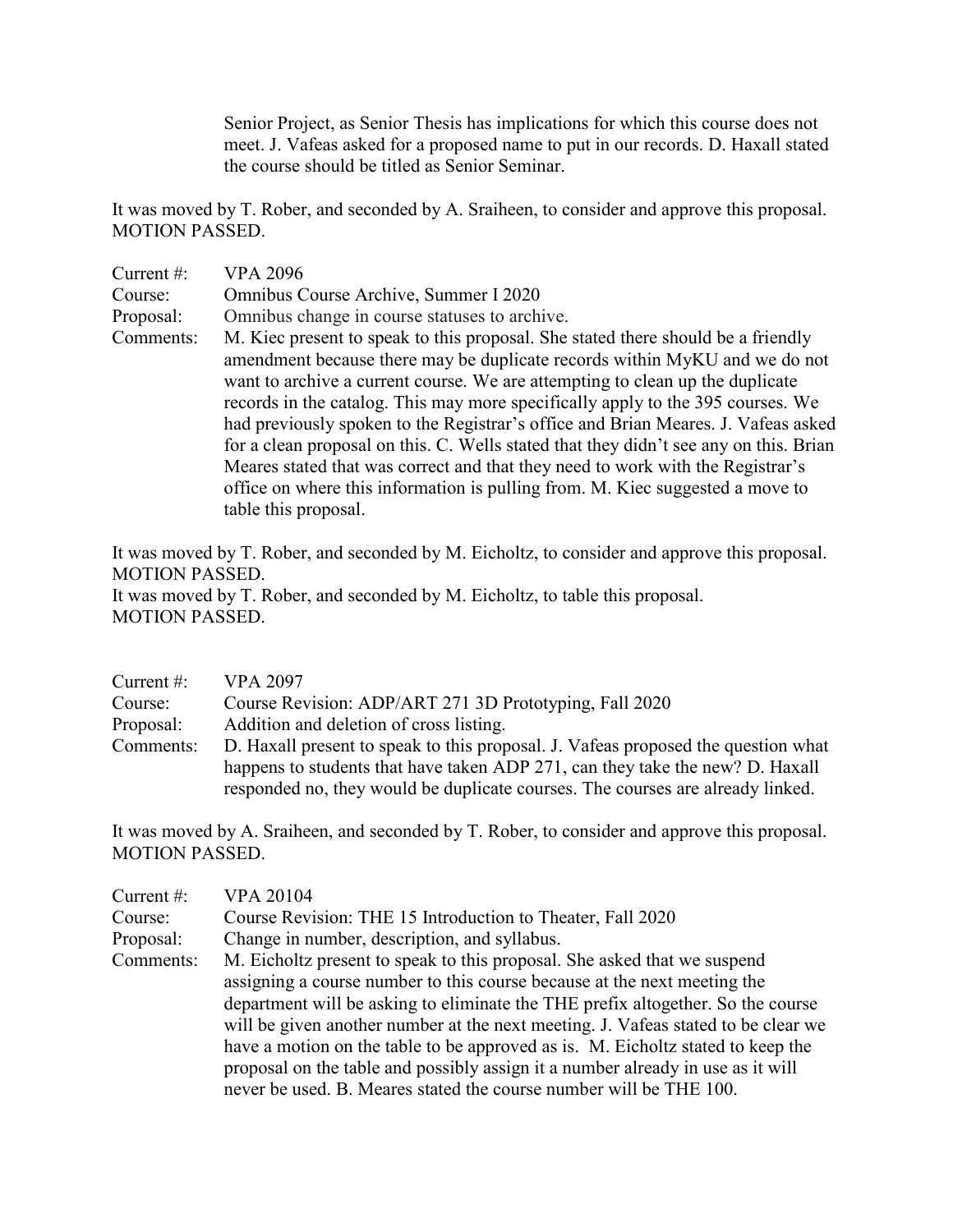It was moved by A. Sraiheen, and seconded by T. Rober, to consider and approve this proposal. MOTION PASSED.

| Current $#$ : | <b>VPA 20105</b>                                                                   |
|---------------|------------------------------------------------------------------------------------|
| Program:      | Program Moratorium: Digital Communication and New Media Minor, Fall 2020           |
| Proposal:     | Program moratorium.                                                                |
| Comments:     | M. Eicholtz and M. Kiec present to speak to this proposal. J. Vafeas asked if the  |
|               | program has any students in it currently. M. Eicholtz stated there is a handful of |
|               | students graduating in Spring. J. Vafeas stated then there are 7 or 8 students     |
|               | remaining. M. Kiec stated there are a sufficient number of courses for those       |
|               | students to take.                                                                  |

It was moved by T. Rober, and seconded by S. Czerny, to consider and approve this proposal. MOTION PASSED.

J. Vafeas stated we are going to reorder the agenda, moving items VPA 20111 and VPA 20112 under VPA 20115. VPA 20111 and VPA 20112 have prerequisites. Brian Meares stated one of the prerequisites hasn't been approved yet. We must approve the certificate first.

| Current #: $VPA 20113$ |                                                           |
|------------------------|-----------------------------------------------------------|
| Course:                | Course Revision: CTM 375 Live Event Production, Fall 2020 |
|                        | Proposal: Change in prerequisites.                        |

It was moved by A. Sraiheen, and seconded by S. Kim, to consider and approve this proposal. MOTION PASSED.

| Current $\#$ : | VPA 20114                                                        |
|----------------|------------------------------------------------------------------|
| Program:       | New Program: CTM Digital Video Production Certificate, Fall 2020 |
| Proposal:      | New certificate.                                                 |

It was moved by T. Rober, and seconded by S. Kim, to consider and approve this proposal. MOTION PASSED.

| Current $#$ : | VPA 20115                                                |
|---------------|----------------------------------------------------------|
| Program:      | New Program: Televison Production Certificate, Fall 2020 |
| Proposal:     | New certificate.                                         |

It was moved by A. Sraiheen, and seconded by S. Kim, to consider and approve this proposal. MOTION PASSED.

| Current $\#$ : | <b>VPA 20111</b>                                    |
|----------------|-----------------------------------------------------|
| Course:        | Course Revision: CTM 365 Post-Production, Fall 2020 |
|                | Proposal: Change in prerequisites.                  |

It was moved by T. Rober, and seconded by S. Czerny, to consider and approve this proposal.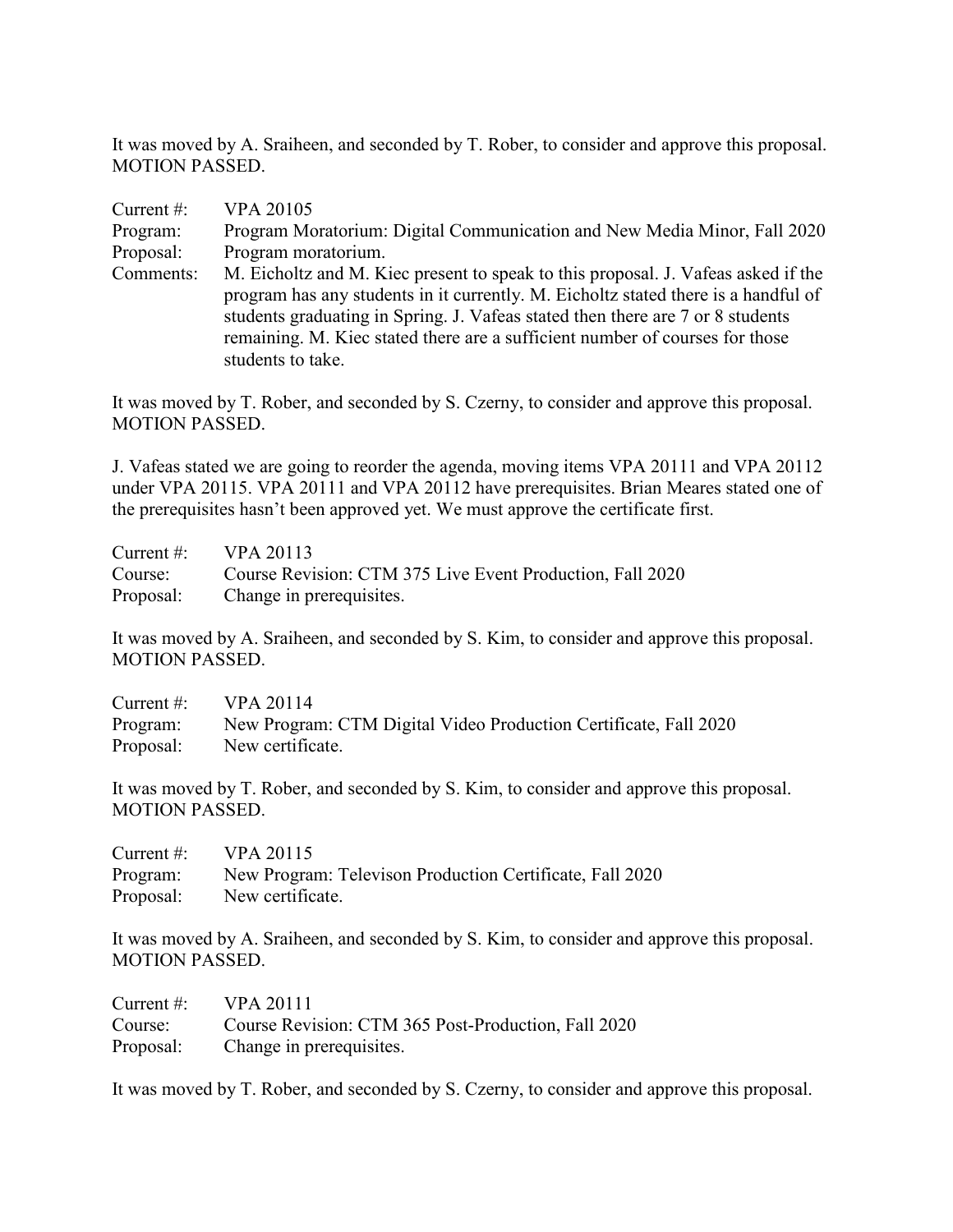#### MOTION PASSED.

Current #: VPA 20112 Course: Course Revision: CTM 218 Studio Production Practicum, Fall 2020 Proposal: Change in prerequisites.

It was moved by T. Rober, and seconded by A. Sraiheen, to consider and approve this proposal. MOTION PASSED.

| Current $#$ : | <b>VPA 20116</b>                                                                 |
|---------------|----------------------------------------------------------------------------------|
| Course:       | New Course: CTM 2XX Post 9/11 American Cinema, Fall 2020                         |
| Proposal:     | Addition of a new course to the Master Course Listing.                           |
| Comments:     | B. Meares stated the new course number will be CTM 211. C. Wells noted that      |
|               | she has engaged in conversations with Dr. Kiec and that we are not sure based on |
|               | our MSCHE approval for certificates, whether we will be currently able to offer  |
|               | these two approved certificates. We may have to submit these two to MSCHE for    |
|               | approval at the level of one to two years.                                       |

It was moved by A. Sraiheen, and seconded by T. Rober, to consider and approve this proposal. MOTION PASSED.

#### **College of Business**

| Current $#$ : | <b>COB 19108</b>                                                                                                                                                                                                                                                                                                                                                                                                                                                                                                                                                                                                                                                                                                                                                        |
|---------------|-------------------------------------------------------------------------------------------------------------------------------------------------------------------------------------------------------------------------------------------------------------------------------------------------------------------------------------------------------------------------------------------------------------------------------------------------------------------------------------------------------------------------------------------------------------------------------------------------------------------------------------------------------------------------------------------------------------------------------------------------------------------------|
| Program:      | New Program: BSBA Entrepreneurship Track, Fall 2020                                                                                                                                                                                                                                                                                                                                                                                                                                                                                                                                                                                                                                                                                                                     |
| Proposal:     | New track.                                                                                                                                                                                                                                                                                                                                                                                                                                                                                                                                                                                                                                                                                                                                                              |
| Comments:     | R. Hibbs present to speak to this proposal. C. Wells raised the question of if there<br>was a conversation with the other Interdisciplinary Committee that offers a Minor<br>in Entrepreneurship. R. Hibbs stated he was not aware of any conflict. He said the<br>closest you would get to a conflict is that if you are a business major you may<br>take the entrepreneurship track but not the minor. T. Witryk stated ultimately you<br>don't want someone taking the entrepreneurship minor taking this track. T.<br>Witryk commented it is not clear in this proposal, we need a statement. We want<br>to make sure students don't take a minor and a major in the same discipline. Per J.<br>Vafeas we need a statement or an email saying there is no conflict. |

It was moved by A. Sraiheen, and seconded by T. Rober to consider and approve this proposal. MOTION PASSED.

It was moved by C. Wells, and seconded by M. Eicholtz, to table this proposal. MOTION PASSED.

#### **College of Education**

The following proposals were moved by T. Rober, and seconded by S. Czerny, to consider and approve as a block. MOTION PASSED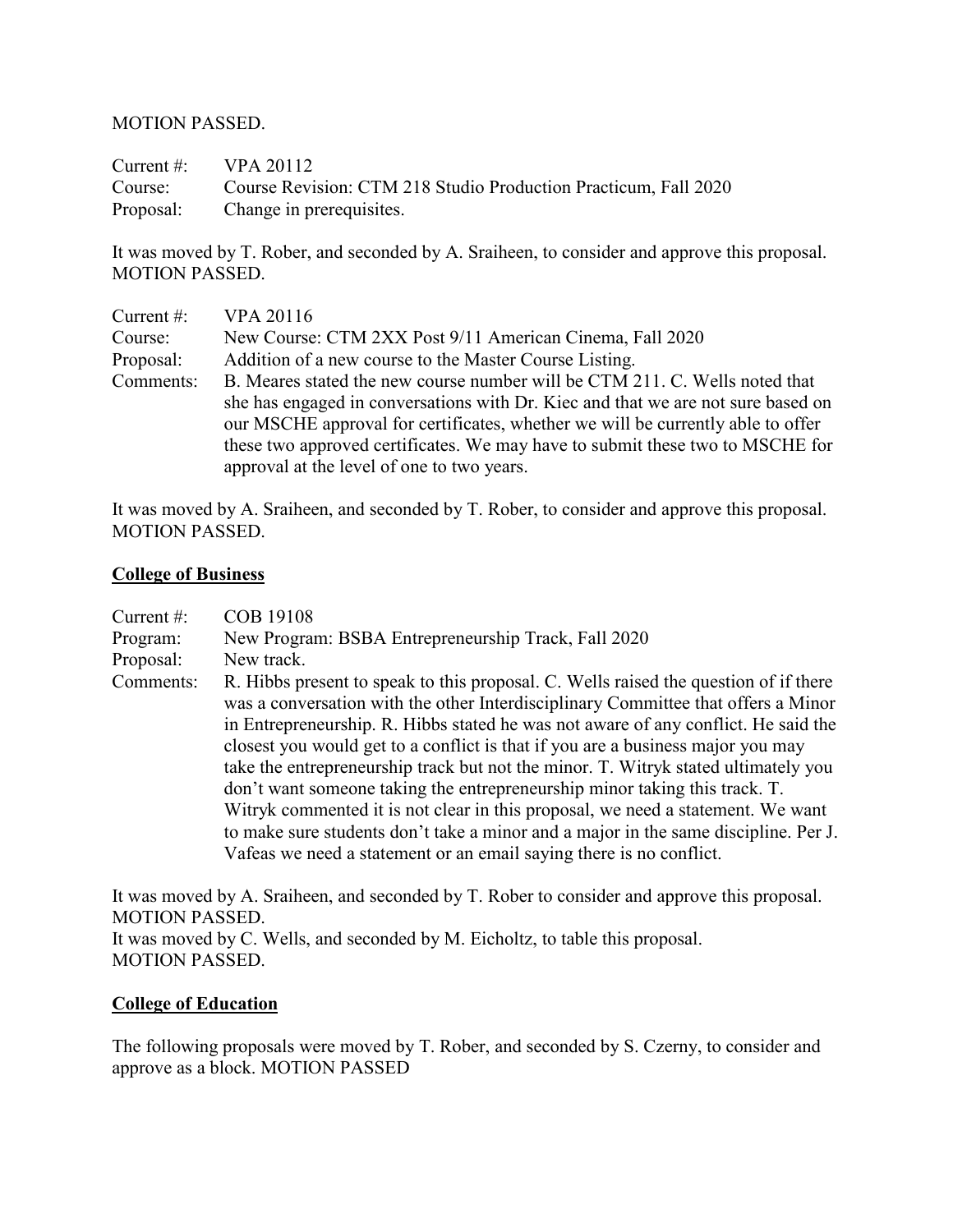COE 2002 Program: Program Revision: Elementary Education 4-8 Math and English Language Arts and Reading, FALL 2020

Proposal: Change in major.

Comments: P. Lutz and T. Keyes present to speak to this proposal. J. Vafeas asked about 123 credits. Is there a reason for 123 credits? P. Lutz stated the program has 123 credits because of what is needed to certify the students for P.D.E. Per T. Keyes it is currently at 123 credits. T. Witryk asked about the free elective course. If it is at 123 credits, how is that free elective required of P.D.E? P. Lutz stated because of the new General Education Requirements some of the programs in the 4-8 certificate do not have a free elective. P. Lutz asked if they could state if you concentrate in Math & Science you have 120 credits, if you concentrate in Math and Language Arts you have 123 credits? T. Witryk stated yes. T. Rober stated it should also state Comp 200 level. J. Vafeas noted the front sheet may be used for advising purposes but when it is sent to UCC the Gen Ed courses are blank. He also asked that the proposal be cleaned up to include the corrections.

COE 2003 Program: Program Revision: Elementary Education 4-8 Math and Social Studies, Fall 2020

Proposal: Change in major.

Comments: P. Lutz and T. Keyes present to speak to this proposal. J. Vafeas asked about 123 credits. Is there a reason for 123 credits? P. Lutz stated the program has 123 credits because of what is needed to certify the students for P.D.E. Per T. Keyes it is currently at 123 credits. T. Witryk asked about the free elective course. If it is at 123 credits, how is that free elective required of P.D.E? P. Lutz stated because of the new General Education Requirements some of the programs in the 4-8 certificate do not have a free elective. Can we state if you concentrate in Math & Science you have 120 credits, if you concentrate in Math and Language Arts you have 123 credits. T. Witryk stated yes. T. Rober stated it should also state Comp 200 level. J. Vafeas stated front sheet may be used for advising purposes but when it is sent to UCC the Gen Ed courses are blank. He also asked that the proposal be cleaned up to include the corrections.

COE 2004 Program: Program Revision: Elementary Education Math and Science, Fall 2020

Proposal: Change in major.

Comments: P. Lutz and T. Keyes present to speak to this proposal. J. Vafeas asked about 123 credits. Is there a reason for 123 credits? P. Lutz stated the program has 123 credits because of what is needed to certify the students for P.D.E. Per T. Keyes it is currently at 123 credits. T. Witryk asked about the free elective course. If it is at 123 credits, how is that free elective required of P.D.E? P. Lutz stated because of the new General Education Requirements some of the programs in the 4-8 certificate do not have a free elective. Can we state if you concentrate in Math & Science you have 120 credits, if you concentrate in Math and Language Arts you have 123 credits. T. Witryk stated yes. T. Rober stated it should also state Comp 200 level. J. Vafeas stated front sheet may be used for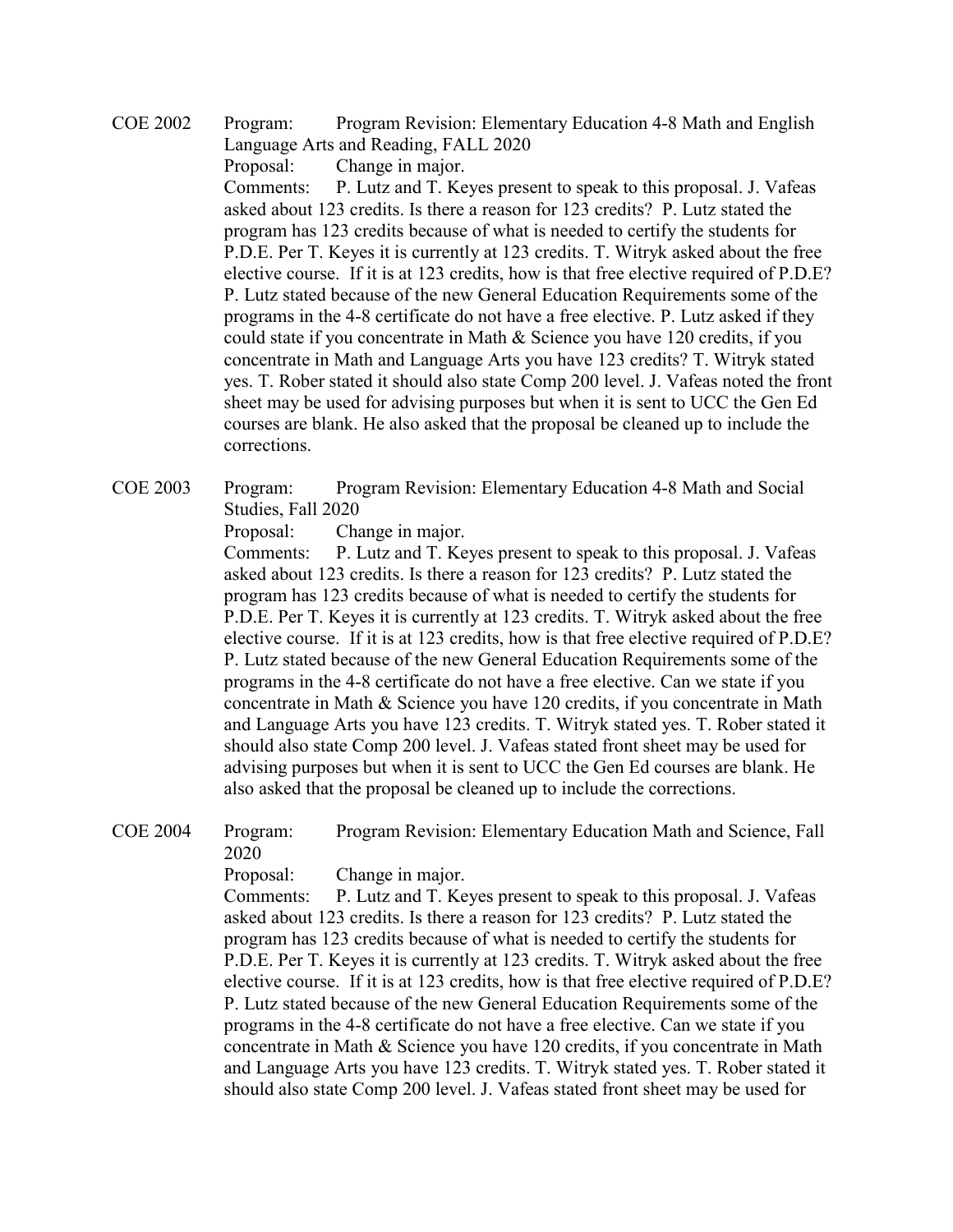advising purposes but when it is sent to UCC the Gen Ed courses are blank. He also asked that the proposal be cleaned up to include the corrections.

COE 2005 Program: Program Revision: Elementary Education 4-8 Science and English Language Arts and Reading, Fall 2020

Proposal: Change in major.

Comments: P. Lutz and T. Keyes present to speak to this proposal. J. Vafeas asked about 123 credits. Is there a reason for 123 credits? P. Lutz stated the program has 123 credits because of what is needed to certify the students for P.D.E. Per T. Keyes it is currently at 123 credits. T. Witryk asked about the free elective course. If it is at 123 credits, how is that free elective required of P.D.E? P. Lutz stated because of the new General Education Requirements some of the programs in the 4-8 certificate do not have a free elective. Can we state if you concentrate in Math & Science you have 120 credits, if you concentrate in Math and Language Arts you have 123 credits. T. Witryk stated yes. T. Rober stated it should also state Comp 200 level. J. Vafeas stated front sheet may be used for advising purposes but when it is sent to UCC the Gen Ed courses are blank. He also asked that the proposal be cleaned up to include the corrections.

COE 2006 Program: Program Revision: Elementary Education 4-8 Science and Social Studies, Fall 202

Proposal: Change in major.

Comments: P. Lutz and T. Keyes present to speak to this proposal. J. Vafeas asked about 123 credits. Is there a reason for 123 credits? P. Lutz stated the program has 123 credits because of what is needed to certify the students for P.D.E. Per T. Keyes it is currently at 123 credits. T. Witryk asked about the free elective course. If it is at 123 credits, how is that free elective required of P.D.E? P. Lutz stated because of the new General Education Requirements some of the programs in the 4-8 certificate do not have a free elective. Can we state if you concentrate in Math & Science you have 120 credits, if you concentrate in Math and Language Arts you have 123 credits. T. Witryk stated yes. T. Rober stated it should also state Comp 200 level. J. Vafeas stated front sheet may be used for advising purposes but when it is sent to UCC the Gen Ed courses are blank. He also asked that the proposal be cleaned up to include the corrections.

| Current:  | COE 2042                                                         |
|-----------|------------------------------------------------------------------|
| Program:  | Program Revision: Elementary Education PreK-4 Program, Fall 2020 |
| Proposal: | Change in major.                                                 |
| Comments: | T. Keyes present to speak to this proposal.                      |

It was moved by T. Rober, and seconded by S. Kim, to consider and approve this proposal. MOTION PASSED.

| Current#: $COE 2053$ |                                                                      |
|----------------------|----------------------------------------------------------------------|
|                      | Course: Course Revision: EDD 795 Dissertation in Practice, Fall 2020 |
|                      | Proposal: Change in description and title.                           |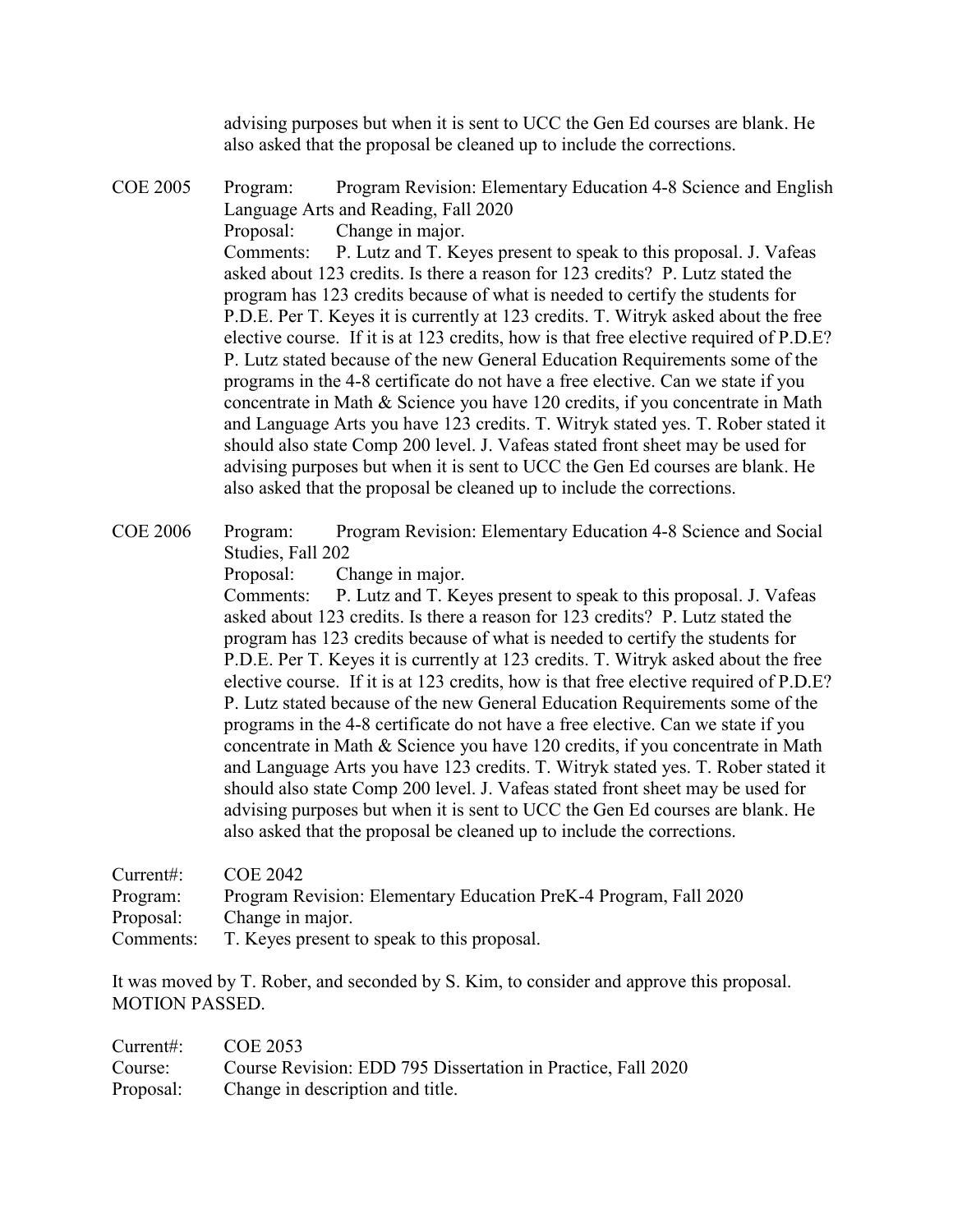Comments: J. Vafeas asked if P. Lutz was present to speak to this proposal. There are some issues in the description of the course that are putting in policy related type of restrictions.

It was moved by T. Rober, and seconded by R. Perkins to consider and approve this proposal. MOTION PASSED.

It was moved by S. Kim, and seconded by M. Eicholtz to table this proposal. MOTION PASSED.

| Current:  | <b>COE 2054</b>                                                                  |  |  |
|-----------|----------------------------------------------------------------------------------|--|--|
| Program:  | Program Revision: Special Education Visual Impairment, Fall 2020                 |  |  |
| Proposal: | Change in general education and concentration.                                   |  |  |
| Comments: | Nicole Johnson present to speak to this proposal. N. Johnson stated we moved     |  |  |
|           | SPU 316 through General Education as an A4 and moved it to a Directed General    |  |  |
|           | Education, which freed up three electives. She also mentioned their competencies |  |  |
|           | were updated.                                                                    |  |  |

It was moved by T. Rober, and seconded by M. Eicholtz to consider and approve this proposal. MOTION PASSED.

#### **Distance Education Offerings**

It was moved by T. Rober and M. Eicholtz to consider and approve all of the Distance Education courses. MOTION PASSED.

| LAS 20136       | Distance Education Offering: WRI 212 Introduction to Mass Communications<br>ONLINE, Fall 2020                                                                         |                                                                                                                             |  |
|-----------------|-----------------------------------------------------------------------------------------------------------------------------------------------------------------------|-----------------------------------------------------------------------------------------------------------------------------|--|
|                 | Proposal:                                                                                                                                                             | Request to offer course via Distance Education.                                                                             |  |
| LAS 20156       | Proposal:                                                                                                                                                             | Distance Education Offering: GEG 220 Economic Geography, Fall 2020<br>Request to offer course via Distance Education.       |  |
| LAS 20233       | Proposal:                                                                                                                                                             | Distance Education Offering: SOC 160 Sociological Imagination, Fall 2020<br>Request to offer course via Distance Education. |  |
| <b>VPA 2079</b> | Proposal:                                                                                                                                                             | Distance Education Offering: ARH 26 Art History, Summer I 2020<br>Request to offer course via Distance Education.           |  |
| <b>VPA 2080</b> | Proposal:                                                                                                                                                             | Distance Education Offering: ARH 126 Art History C, Fall 2020<br>Request to offer course via Distance Education.            |  |
| <b>VPA 2082</b> | Distance Education Offering: SMS 101 Introduction to Social Media Theory and<br>Strategies, Fall 2020<br>Request to offer course via Distance Education.<br>Proposal: |                                                                                                                             |  |
| <b>VPA 2083</b> |                                                                                                                                                                       | Distance Education Offering: COM/SMS 224 Social Media Ethics, Fall 2020                                                     |  |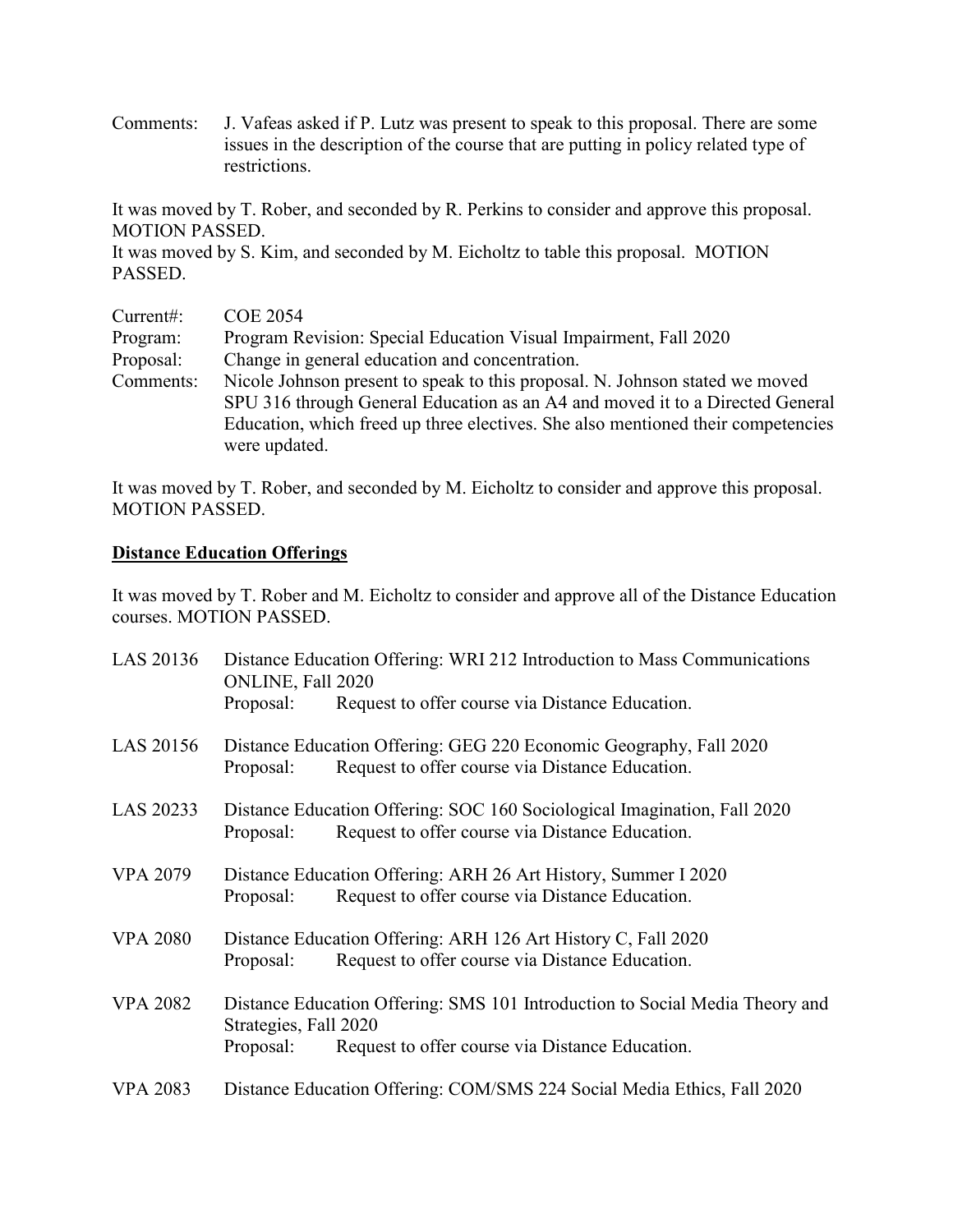|                          | Proposal:                                                            | Request to offer course via Distance Education.                                                                                |  |  |
|--------------------------|----------------------------------------------------------------------|--------------------------------------------------------------------------------------------------------------------------------|--|--|
| <b>VPA 2084</b>          | Proposal:                                                            | Distance Education Offering: COM/ENG 314 Social Media Analytics, Fall 2020<br>Request to offer course via Distance Education.  |  |  |
| <b>VPA 2085</b>          | Theories, Fall 2020<br>Proposal:                                     | Distance Education Offering: COM 305 Theories of Emerging and Social Media<br>Request to offer course via Distance Education.  |  |  |
| <b>VPA 2086</b>          | Fall 2020<br>Proposal:                                               | Distance Education Offering: COM 140 Introduction to Communication Studies,<br>Request to offer course via Distance Education. |  |  |
| <b>VPA 2087</b>          | Proposal:                                                            | Distance Education Offering: COM 210 Persuasion, Fall 2020<br>Request to offer course via Distance Education.                  |  |  |
| <b>VPA 2088</b>          | Proposal:                                                            | Distance Education Offering: COM 248 Nonverbal Communication, Fall 2020<br>Request to offer course via Distance Education.     |  |  |
| <b>VPA 2089</b>          | Proposal:                                                            | Distance Education Offering: COM 285 Gender Communication, Fall 2020<br>Request to offer course via Distance Education.        |  |  |
| <b>VPA 2090</b>          | Proposal:                                                            | Distance Education Offering: COM 345 Relational Communication, Fall 2020<br>Request to offer course via Distance Education.    |  |  |
| <b>VPA 2091</b>          | Proposal:                                                            | Distance Education Offering: COM 380 Capstone, Fall 2020<br>Request to offer course via Distance Education.                    |  |  |
| <b>VPA 2092</b>          | Proposal:                                                            | Distance Education Offering: COM 387 Family Communication, Fall 2020<br>Request to offer course via Distance Education.        |  |  |
| <b>VPA 2099</b>          | Proposal:                                                            | Distance Education Offering: ARH 24 Art History A, Fall 2020<br>Request to offer course via Distance Education.                |  |  |
| <b>General Education</b> |                                                                      |                                                                                                                                |  |  |
| <b>LAS 20047</b>         |                                                                      | General Education: POL 211VL Public Opinion and Propaganda, Fall 2020                                                          |  |  |
| <b>LAS 20888</b>         | General Education: HIS 26 The Emergence of Modern America, Fall 2020 |                                                                                                                                |  |  |
| <b>LAS 20107</b>         | General Education: SOC 224 Immigration and Assimilation, Spring 2020 |                                                                                                                                |  |  |
| <b>LAS 20118</b>         |                                                                      | General Education: ANT/SOC 246 Globalization and Development, Fall 2020                                                        |  |  |

**LAS 20135** General Education: HIS 25: HIS US: FORM YRS & FED REPUB, Fall 2020